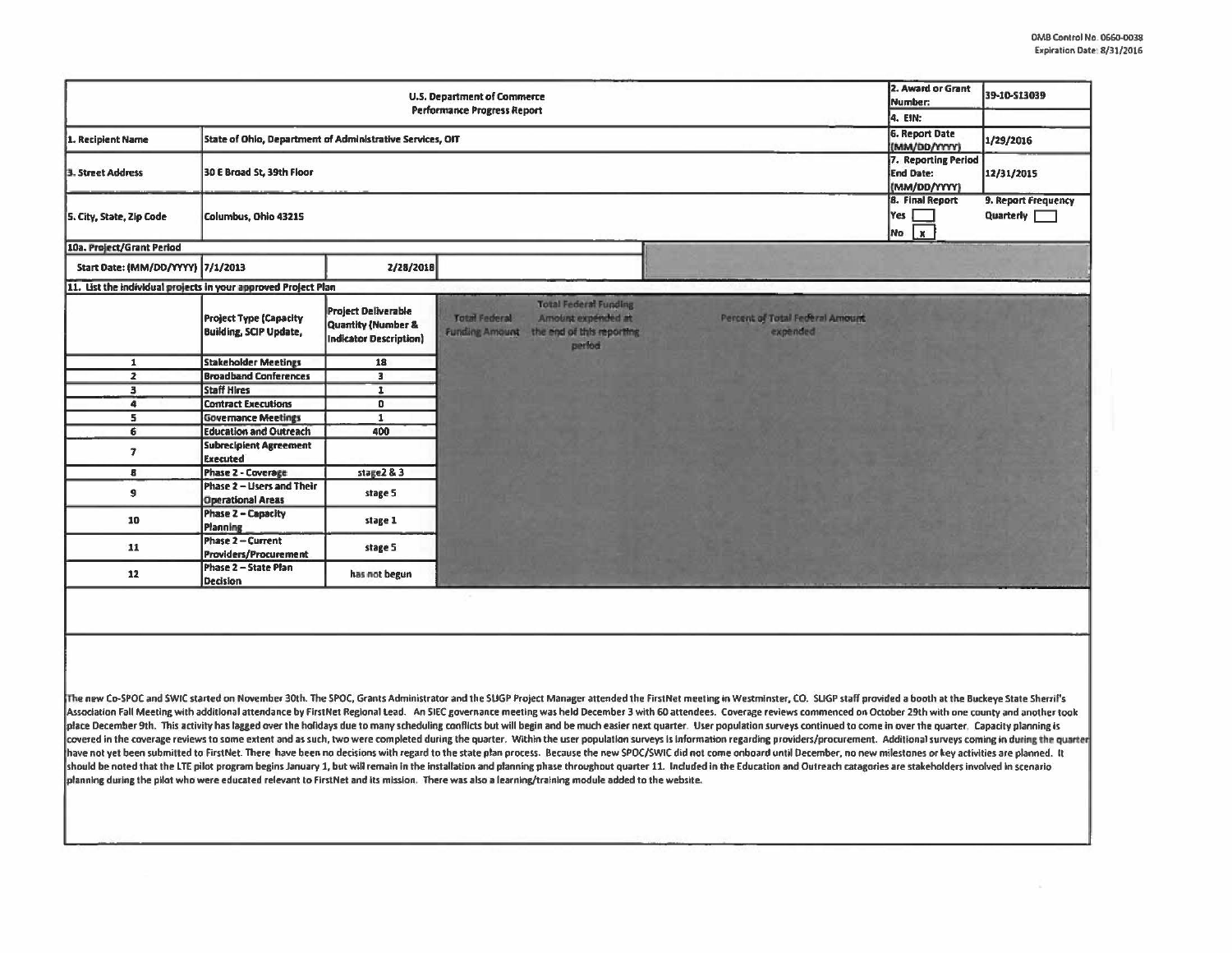11b. If the project team anticipates requesting any changes to the approved Baseline Report in the next quarter, describe those below. Note that any substantive changes to the Baseline Report must be approved by the Department of Commerce before Implementation.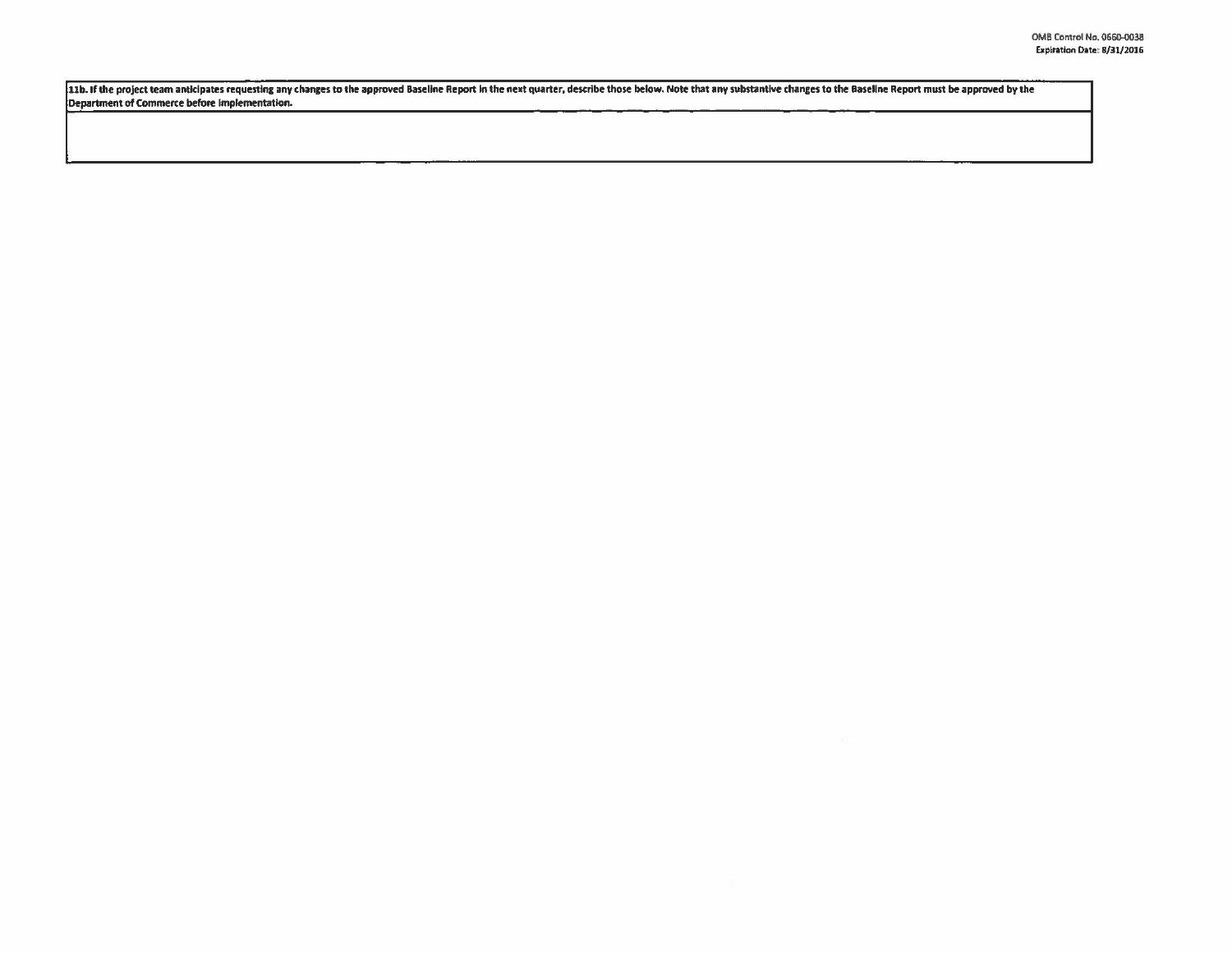11c. Provide any other information that would be useful to NTIA as it assesses this project's progress.

The County by County Coverage Reviews is a large undertaking. However, they encompass a great deal of information from the local level that should be valuable to FirstNet in designing the State Plan. There will be over one these to complete during the next year. Each one lasts approximately 1 1/2 - 2 hours and all but a third of them are done via WebEx. Based on the completed ones so far, this will be the best outreach component of our SLIGP date as it involves stakeholders in a meaningful way on a local level.

11d. Describe any success stories or best practices you have identified. Please be as specific as possible.

Our Point of Contact Survey was launched prior to the more comprehensive User Population Survey. This was strategically on point as most unreturned surveys are from agencies where there is no known specific person designat gather the related information. It also improves the quality of the returned data.

12. Personnel

12a. If the project is not fully staffed, describe how any lack of staffing may impact the project's time line and when the project will be fully staffed.

The new SWIC/SPOC started November 30th.

| 12b. Staffing Table                                                                                                                    |                                                 |                                       |                          |                      |                                      |                   |                 |                                                |                                          |
|----------------------------------------------------------------------------------------------------------------------------------------|-------------------------------------------------|---------------------------------------|--------------------------|----------------------|--------------------------------------|-------------------|-----------------|------------------------------------------------|------------------------------------------|
| <b>Job Title</b>                                                                                                                       | FTE%                                            | Project (s) Assigned                  |                          |                      |                                      |                   |                 |                                                | Change                                   |
| <b>SWIC</b>                                                                                                                            | 0.33                                            | Spends 30% of FTE on SLIGP activities |                          |                      |                                      |                   |                 |                                                | continued                                |
| <b>Grants Administrator</b>                                                                                                            | Spends 40% of FTE on SLIGP activities<br>0.4    |                                       |                          |                      |                                      |                   |                 |                                                | continued                                |
|                                                                                                                                        |                                                 |                                       |                          |                      |                                      |                   |                 |                                                |                                          |
|                                                                                                                                        |                                                 |                                       |                          |                      |                                      |                   |                 |                                                |                                          |
|                                                                                                                                        |                                                 |                                       |                          |                      |                                      |                   |                 |                                                |                                          |
| 13. Subcontracts (Vendors and/or Subrecipients)                                                                                        |                                                 |                                       |                          |                      |                                      |                   |                 |                                                |                                          |
| 13a. Subcontracts Table -- Include all subcontractors. The totals from this table must equal the "Subcontracts Total" in Question 14f. |                                                 |                                       |                          |                      |                                      |                   |                 |                                                |                                          |
| Name                                                                                                                                   | <b>Subcontract Purpose</b>                      |                                       | Type<br>(Vendor/Subrec.) | RFP/RFQ Issued (Y/N) | Contract<br><b>Executed</b><br>(Y/N) | <b>Start Date</b> | <b>End Date</b> | <b>Total Federal Funds</b><br><b>Allocated</b> | <b>Total Matching Funds</b><br>Allocated |
| Keith Singleton                                                                                                                        | <b>Website Development/Marketing Consultant</b> |                                       | Vendor                   | N                    | Y                                    | 5/23/2014         | 6/30/2015       | \$49,500.00                                    |                                          |
| <b>TBD</b>                                                                                                                             | <b>Marketing and Promotion</b>                  |                                       | Vendor                   | N                    | N                                    |                   |                 | \$18,000.00                                    |                                          |
| <b>ATST</b>                                                                                                                            | <b>Data Collection</b>                          |                                       | Vendor                   | N                    | v                                    | 8/1/2015          | 12/31/2018      | \$623,040.00                                   |                                          |
| TBD                                                                                                                                    | <b>SCIP Consultant</b>                          |                                       | Vendor                   | N                    | N                                    |                   |                 | \$21,000.00                                    |                                          |
| <b>TBD</b>                                                                                                                             | MOU/MOA Consultant                              |                                       | Vendor                   | N                    | N                                    |                   |                 | \$36,480.00                                    |                                          |
| CAI, Inc.                                                                                                                              | <b>Project Manager</b>                          |                                       | Vendor                   | N                    | Y                                    | 9/30/2013         | 3/31/2018       | \$423,335.00                                   |                                          |
| CAI, Inc                                                                                                                               | <b>Outreach Coordinator</b>                     |                                       | Vendor                   | N                    | v                                    | 9/30/2013         | 3/31/2018       | \$271,848.00                                   |                                          |
| <b>Diversity Search Group</b>                                                                                                          | <b>Budget Analyst</b>                           |                                       | Vendor                   | N                    | $\mathbf{v}$                         | 4/12/2014         | 3/31/2018       | \$135,472.00                                   |                                          |
| <b>ATST</b>                                                                                                                            | Phase One                                       |                                       | Vendor                   | $\mathbf v$          | v                                    | 11/12/2014        | 12/31/2018      | \$660,000.00                                   |                                          |
| 13b. Describe any challenges encountered with vendors and/or subrecipients.                                                            |                                                 |                                       |                          |                      |                                      |                   |                 |                                                |                                          |
|                                                                                                                                        |                                                 |                                       |                          |                      |                                      |                   |                 |                                                |                                          |